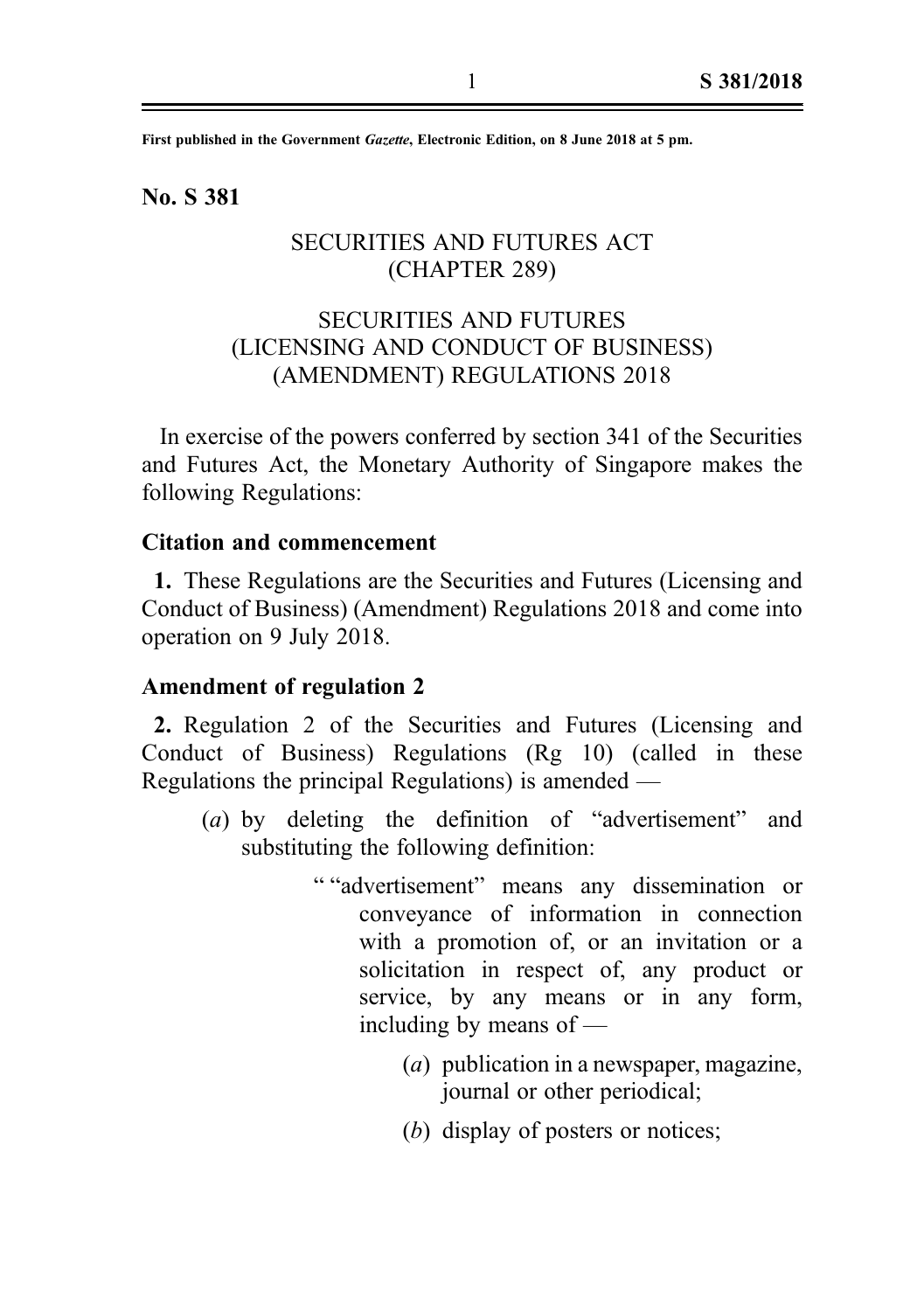- (c) circulars, handbills, brochures, pamphlets, books or other documents;
- (d) letters addressed to individuals or bodies;
- (e) photographs or cinematograph films; or
- (f) sound broadcasting, television, the Internet or other media;";
- (b) by inserting, immediately after the definition of "position", the following definition:
	- " "product advertisement" means an advertisement in respect of any capital markets products;"; and
- $(c)$  by deleting the full-stop at the end of the definition of "Rules and Market Practices" and substituting a semi‑colon, and by inserting immediately thereafter the following definition:

" "specified person" means —

- (a) a holder of a capital markets services licence;
- (b) an appointed representative;
- (c) a provisional representative; or
- (d) a temporary representative.".

# Deletion and substitution of regulation 46 and new regulations 46AA to 46AD

3. Regulation 46 of the principal Regulations is deleted and the following regulations substituted therefor:

## "Product advertisements

 $46$ —(1) A specified person must not, whether through or in collaboration with another person —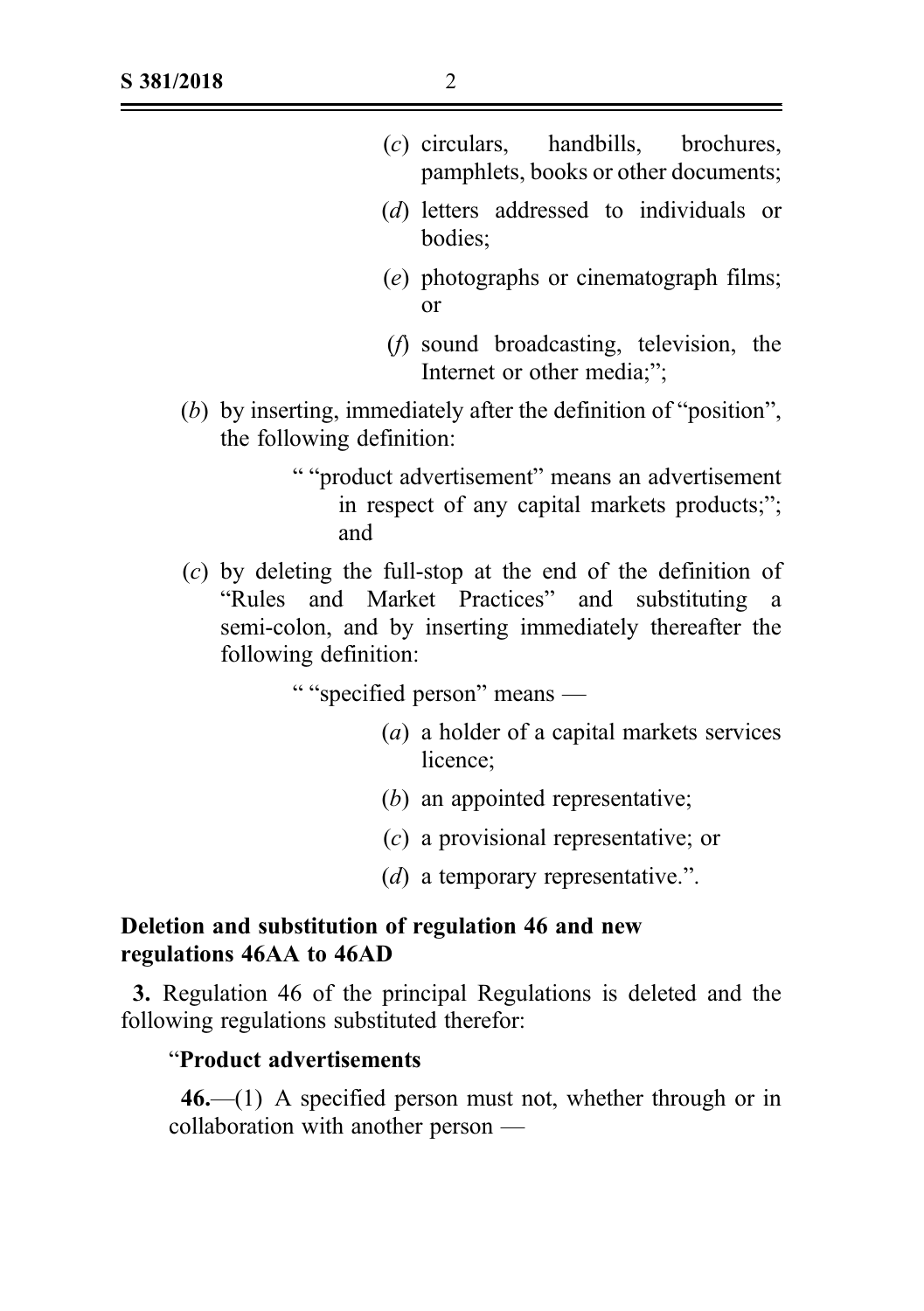- (a) disseminate or publish any product advertisement on or after 10 December 2018; or
- (b) cause to be disseminated or published any product advertisement on or after 10 December 2018,

unless the product advertisement complies with the requirements mentioned in paragraph (2).

- (2) For the purposes of paragraph (1), the requirements are  $-$ 
	- (a) the product advertisement is not false or misleading;
	- (b) the product advertisement provides a fair and balanced view of the capital markets products to which it relates;
	- (c) the product advertisement presents information in a clear manner, regardless of whether such information is in text or otherwise;
	- (d) where the product advertisement appears in any medium of communication in visual form, the product advertisement is clearly legible;
	- (e) where the product advertisement appears in any electronic mail or website —
		- (i) the product advertisement is in a font size of at least 10‑point Times New Roman or any other standard font type that is visually equivalent to that font size; and
		- (ii) any footnote in the product advertisement is not smaller than —
			- (A) where the font size of the word or statement to which the footnote relates is or is smaller than 20‑point Times New Roman or any other standard font type that is visually equivalent to that font size — 10‑point Times New Roman or any other standard font type that is visually equivalent to that font size;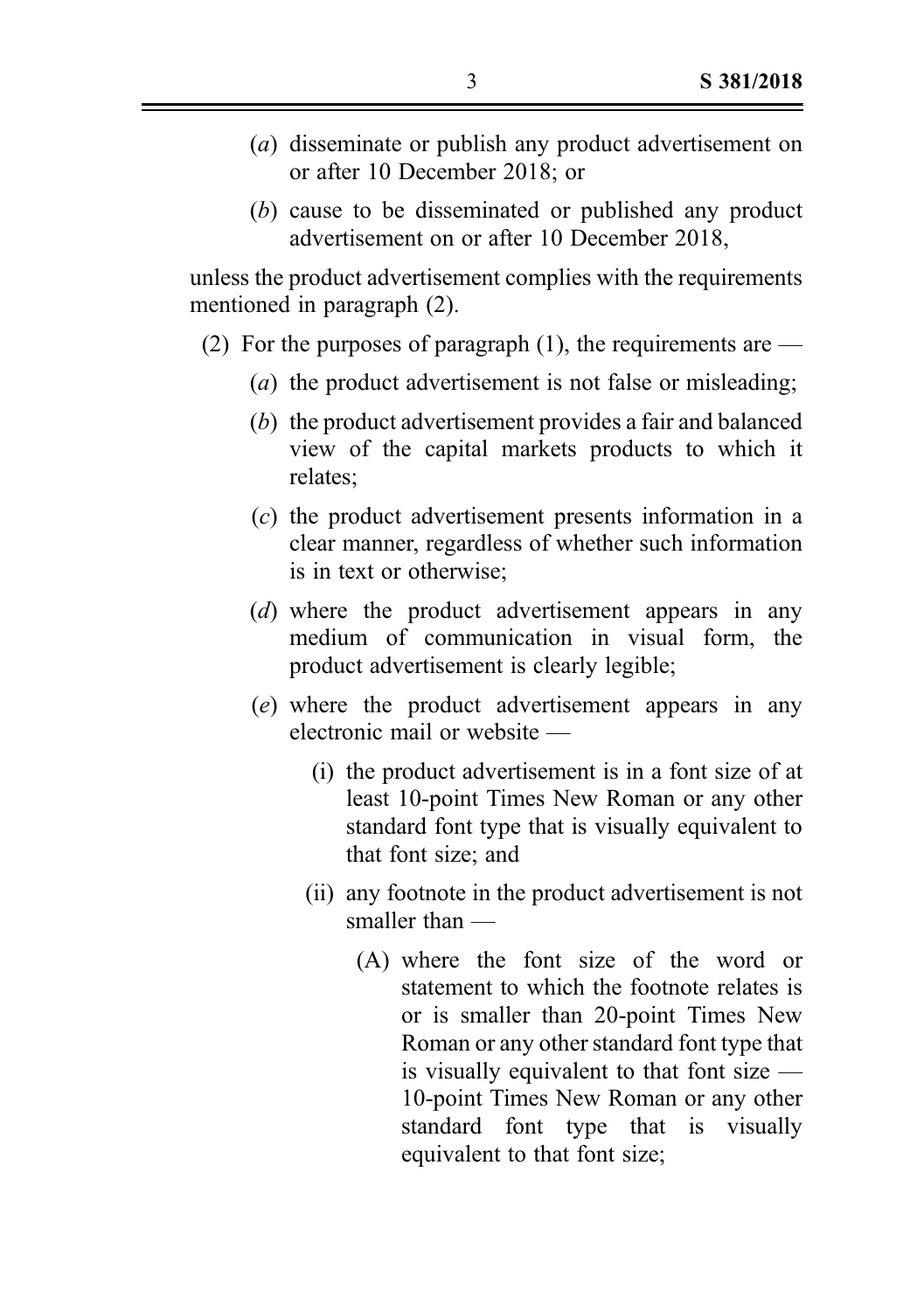| (B) where the font size of the word or       |
|----------------------------------------------|
| statement to which the footnote relates is   |
| larger than 20-point Times New Roman or      |
| any other standard font type that is         |
| visually equivalent to that font size but    |
| smaller than 29-point Times New Roman        |
| or any other standard font type that is      |
| visually equivalent to that font size — half |
| the font size of that word or statement; or  |

- (C) where the font size of the word or statement to which the footnote relates is or is larger than 29‑point Times New Roman or any other standard font type that is visually equivalent to that font size — 14‑point Times New Roman or any other standard font type that is visually equivalent to that font size;
- (f) the product advertisement contains the following statement:

. "This advertisement has not been reviewed by the Monetary Authority of Singapore."; and

(g) the product advertisement has been approved by a person specified in regulation 46AA in the manner set out in that regulation prior to its dissemination or publication.

(3) Without limiting paragraph  $(2)(a)$ , examples of a product advertisement that is false or misleading are set out in paragraph 1 of the Fourth Schedule.

(4) Without limiting paragraph  $(2)(b)$ , examples of a product advertisement that does not provide a fair and balanced view of the capital markets products to which it relates are set out in paragraph 2 of the Fourth Schedule.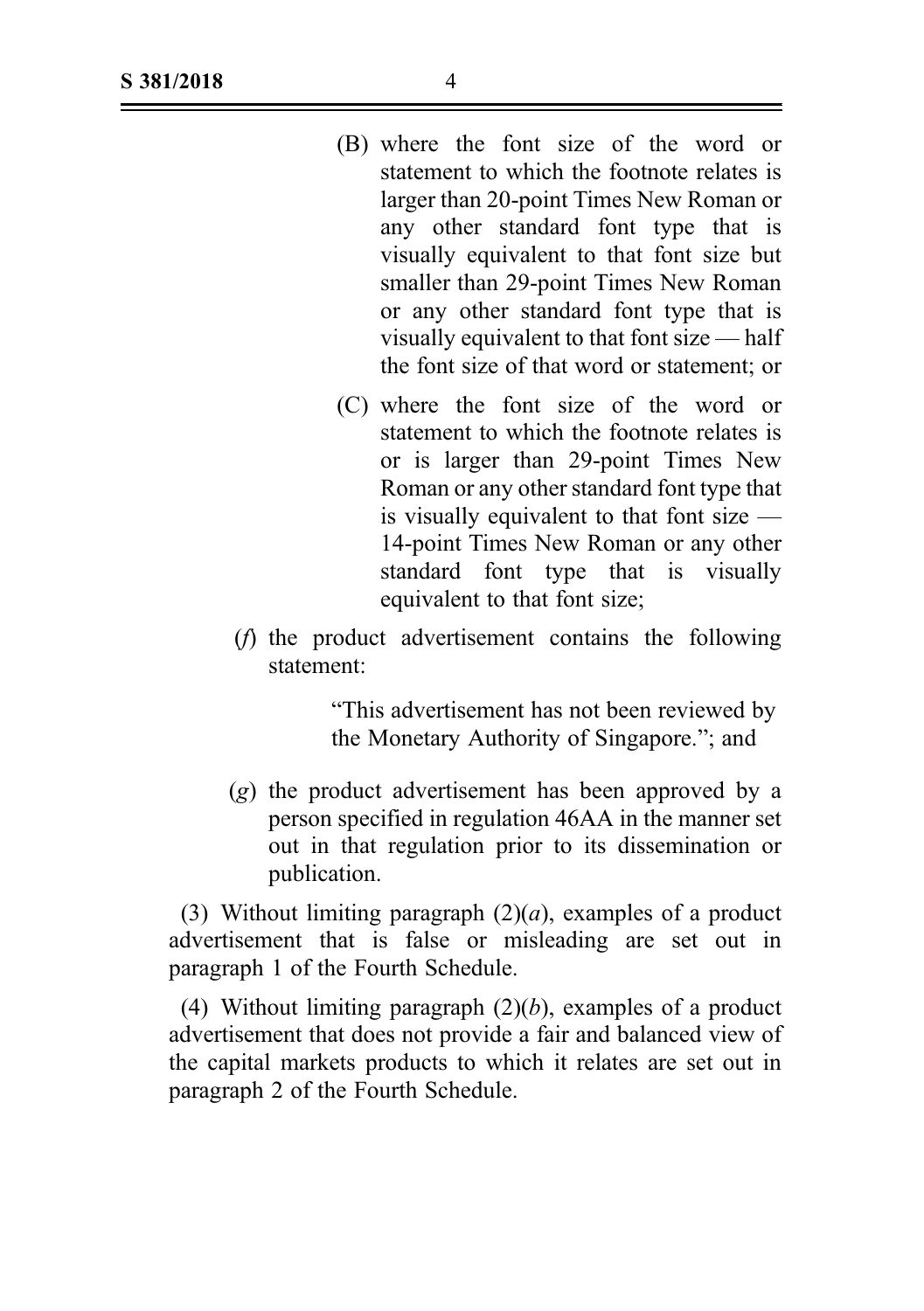(5) Without limiting paragraph  $(2)(c)$ , examples of a product advertisement that does not present information in a clear manner are set out in paragraph 3 of the Fourth Schedule.

(6) Without limiting paragraph  $(2)(d)$ , examples of a product advertisement that is not clearly legible are set out in paragraph 4 of the Fourth Schedule.

(7) Paragraph (1) does not apply to any dissemination or publication of information that is —

- (*a*) pursuant to any requirement
	- (i) imposed under any written law or rule of law of Singapore, or by any court in Singapore;
	- (ii) imposed under the law of any foreign jurisdiction, or by any court in any foreign jurisdiction; or
	- (iii) under any listing rule or other requirement of a securities exchange, a futures exchange, an overseas securities exchange or an overseas futures exchange;
- (b) made in the course of an offer of securities  $-$ 
	- (i) other than an offer of securities that is exempt from the application of Subdivisions (2) and (3) of Division 1 of Part XIII of the Act (other than section 257 of the Act) under section 277(1) of the Act, by a person who is exempt from having to comply with section 251 of the Act;
	- (ii) that is exempt from the application of Subdivisions (2) and (3) of Division 1 of Part XIII of the Act (other than section 257 of the Act) under section 272, 272A(1), 272B(1), 273(1) or (5), 274, 275(1) or (1A) or 278(1) of the Act; or
	- (iii) that is exempt from the application of Subdivisions (2) and (3) of Division 1 of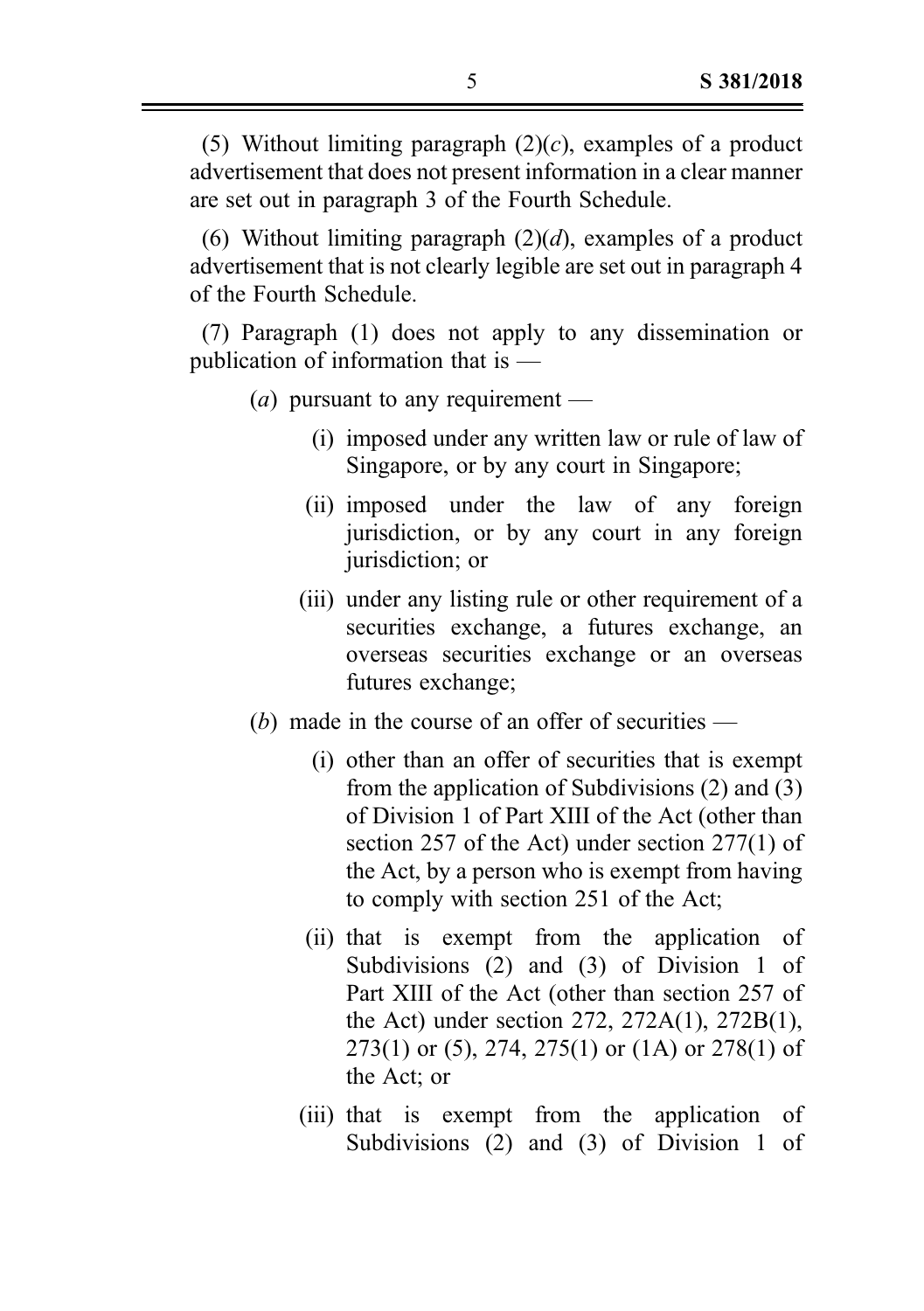Part XIII of the Act under section 276(2) or 279 of the Act;

- (c) made in the course of an offer of units or derivatives of units in a business trust —
	- (i) other than an offer of units or derivatives of units in a business trust that is exempt from the application of Subdivision (2) of Division 1A of Part XIII of the Act (other than sections  $282C(1)(a)$  and  $282O$  of the Act) under section 282ZB(1) of the Act, by a person who is exempt from having to comply with section 282L of the Act;
	- (ii) that is exempt from the application of Subdivision (2) of Division 1A of Part XIII of the Act (other than section 282Q of the Act) under section 282U, 282V(1), 282W(1), 282X(3) or (6), 282Y or 282Z(1) or (2) of the Act;
	- (iii) that is exempt from the application of Subdivision (2) of Division 1A of Part XIII of the Act (other than sections  $282C(1)(a)$  and 282Q of the Act) under section 282X(1) of the Act; or
	- (iv) that is exempt from the application of Subdivision (2) of Division 1A of Part XIII of the Act under section 282ZA(2) of the Act; or
- (d) made in the course of an offer of units in a collective investment scheme —
	- (i) other than an offer of units in a collective investment scheme that is exempt from the application of Subdivision (3) of Division 2 of Part XIII of the Act under section 305B(1) of the Act, by a person who is exempt from having to comply with section 300 of the Act;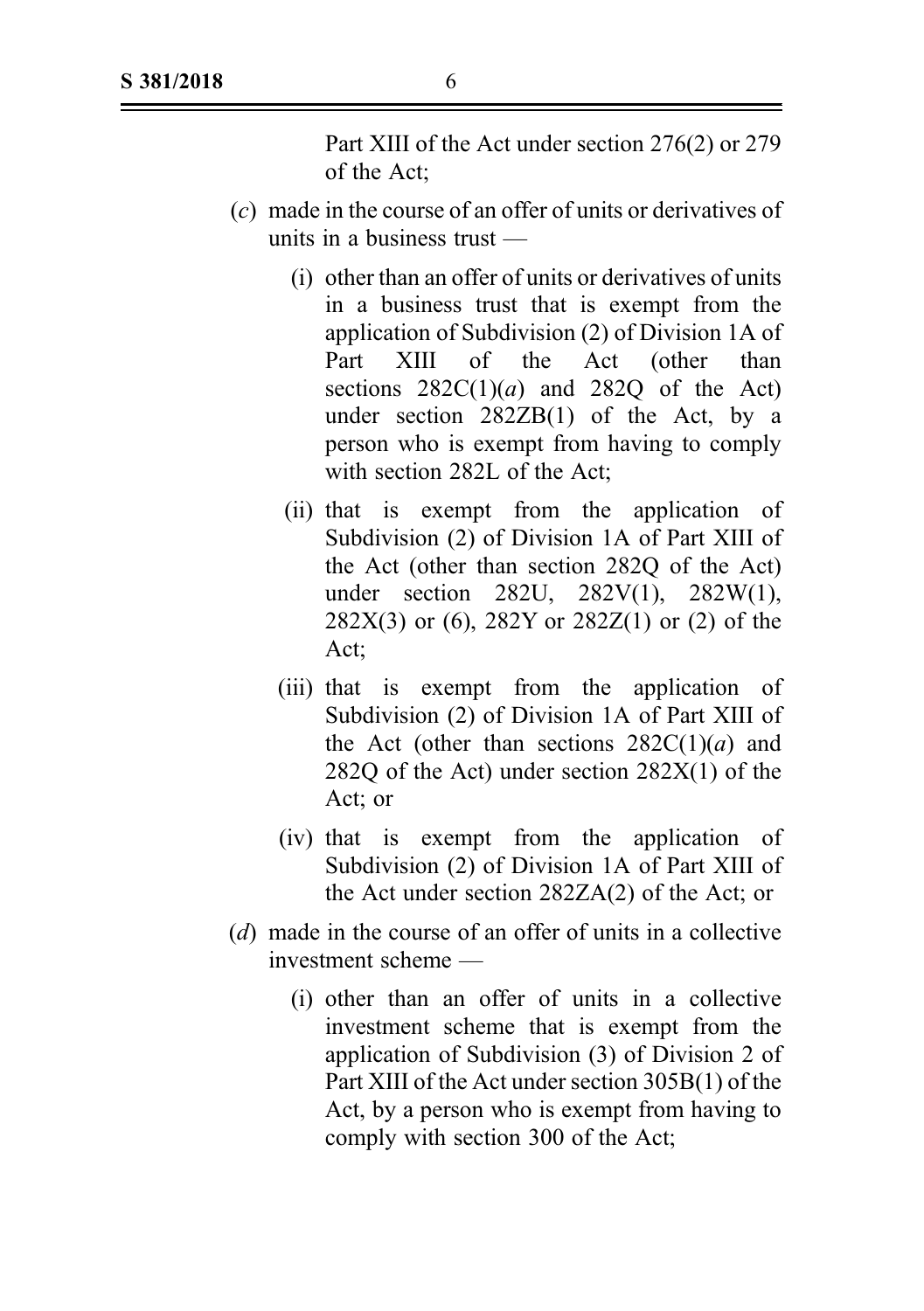- (ii) that is exempt from the application of Subdivisions (2) and (3) of Division 2 of Part XIII of the Act under section 302A, 302B(1), 302C(1), 303(2), 304 or 305(1) or (2) of the Act; or
- (iii) that is exempt from the application of Subdivision (3) of Division 2 of Part XIII of the Act under section 303(1) of the Act.

## Approval of product advertisement

**46AA.**—(1) For the purposes of regulation  $46(2)(g)$ , a product advertisement must be approved by —

- (a) the senior management of a holder of a capital markets services licence —
	- (i) which disseminates or publishes, or causes the dissemination or publication, of the product advertisement; or
	- (ii) which appointed representative, provisional representative or temporary representative disseminates or publishes, or causes the dissemination or publication, of the product advertisement;
- (b) an agent of the holder of the capital markets services licence mentioned in sub-paragraph  $(a)$ ; or
- (c) a committee of the holder of the capital markets services licence mentioned in sub-paragraph  $(a)$ .

(2) For the purposes of paragraph  $(1)(a)$ , a product advertisement is approved by the senior management of the holder of the capital markets services licence only if every member of the senior management —

(a) is satisfied that the product advertisement complies with the requirements mentioned in regulation  $46(2)(a)$  to  $(f)$ ;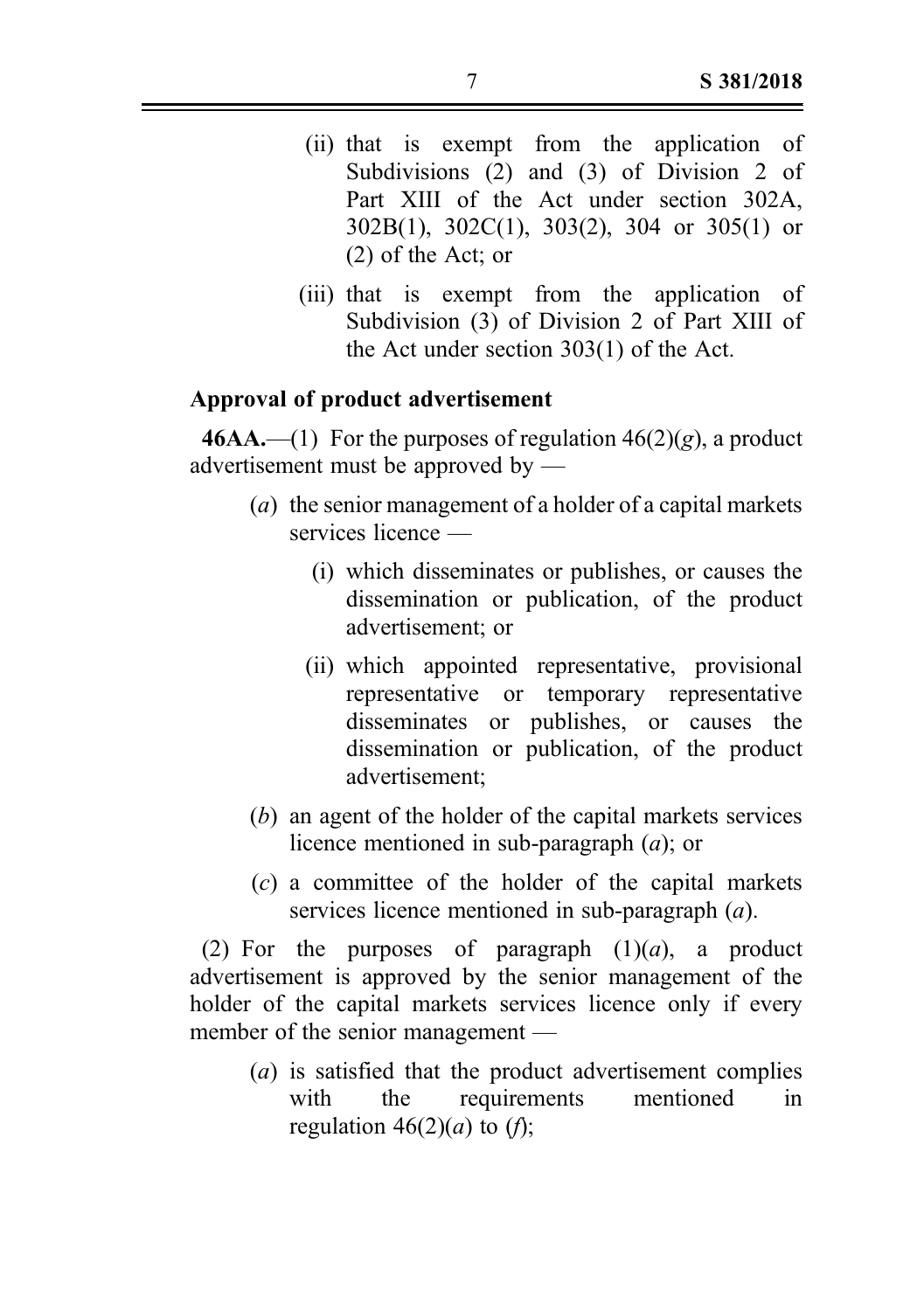- (b) records the member's reasons for being so satisfied in writing; and
- (c) gives written approval to the holder of the capital markets services licence for the dissemination or publication of the product advertisement, together with that member's reasons mentioned in sub-paragraph  $(b)$ .

(3) For the purposes of paragraph  $(1)(b)$ , a product advertisement is approved by an agent of the holder of the capital markets services licence only if the agent —

- (a) is satisfied that the product advertisement complies with the requirements mentioned in regulation  $46(2)(a)$  to  $(f)$ ;
- (b) records the agent's reasons for being so satisfied in writing; and
- (c) gives written approval to the holder of the capital markets services licence for the dissemination or publication of the product advertisement, together with the agent's reasons mentioned in sub-paragraph  $(b)$ .

(4) For the purposes of paragraph  $(1)(c)$ , a product advertisement is approved by a committee of the holder of the capital markets services licence only if every member of the committee —

- (a) is satisfied that the product advertisement complies with the requirements mentioned in regulation  $46(2)(a)$  to  $(f)$ :
- (b) records the member's reasons for being so satisfied in writing; and
- (c) gives written approval to the holder of the capital markets services licence for the dissemination or publication of the product advertisement, together with that member's reasons mentioned in sub-paragraph  $(b)$ .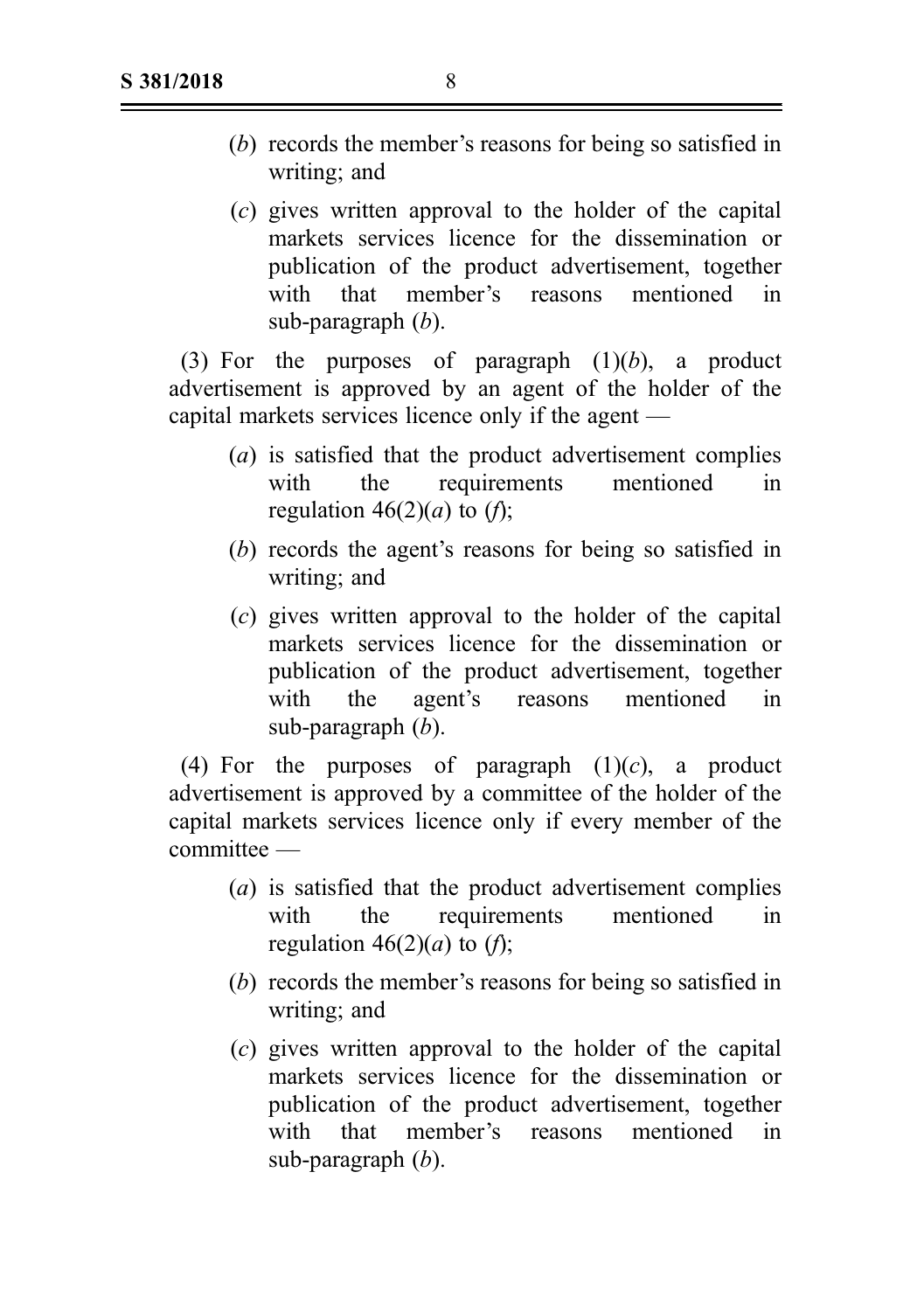(5) For the purposes of section 97(2) of the Act, the Authority must, when determining whether a chief executive officer or an executive director of a holder of a capital markets licence has failed to discharge the duties of his office, have regard to whether the chief executive officer or executive director (as the case may be) has caused the holder to disseminate or publish any product advertisement that has not been approved by the holder in accordance with regulation  $46(2)(g)$ .

- (6) In this regulation  $-$ 
	- "agent", in relation to a holder of a capital markets services licence, means a person who —
		- (a) may or may not be a member of the senior management of the holder of the capital markets services licence; and
		- (b) is unanimously appointed by all the members of the senior management of the holder of the capital markets services licence to —
			- (i) determine whether a product advertisement complies with the requirements mentioned in regulation  $46(2)(a)$  to (*f*); and
			- (ii) approve the dissemination or publication of the product advertisement by the holder of the capital markets services licence, or an appointed representative, a provisional representative or a temporary representative of the holder of the capital markets services licence, as the case may be;
	- "committee", in relation to a holder of a capital markets services licence, means a group of persons that —
		- (a) comprises at least 2 persons, each of whom may or may not be a member of the senior management of the holder of the capital markets services licence; and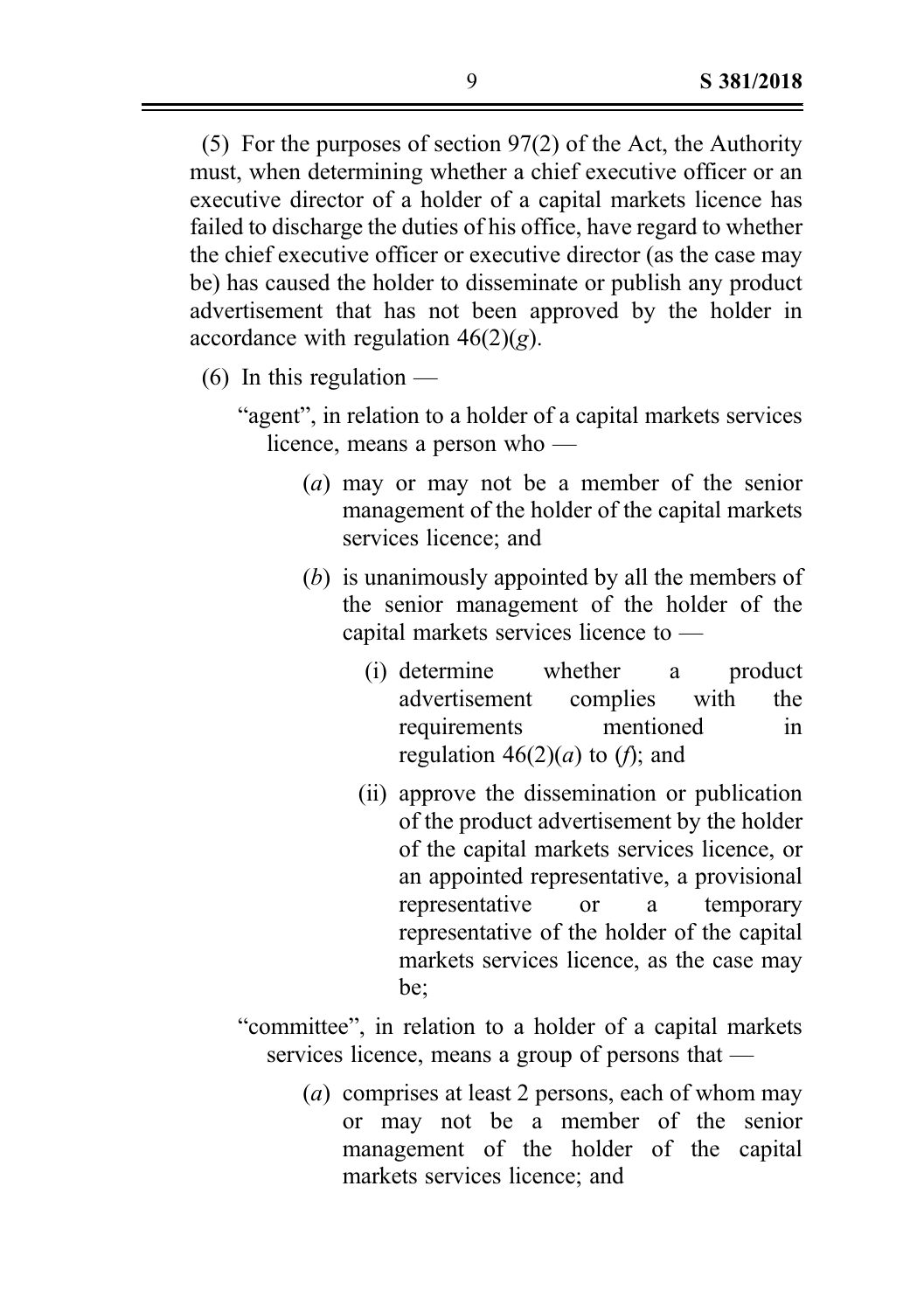- (b) is unanimously appointed by all the members of the senior management of the holder of the capital markets services licence to —
	- (i) determine whether a product advertisement complies with the requirements mentioned in regulation  $46(2)(a)$  to (f); and
	- (ii) approve the dissemination or publication of the product advertisement by the holder of the capital markets services licence, or an appointed representative, a provisional representative or a temporary representative of the holder of the capital markets services licence, as the case may be;
- "member of the senior management", in relation to a holder of a capital markets services licence which is an entity, means a person for the time being holding the office  $of$  —
	- (a) chief executive officer or an equivalent person of the entity; or
	- (b) executive director or an equivalent person of the entity,

and includes a person carrying out the duties of any such office if the office is vacant.

### Exemption from regulation 46(1)

46AB.—(1) A specified person need not comply with regulation  $46(1)$  if —

- (a) the product advertisement is prepared by another person (called in this regulation the preparer) for the specified person; and
- (b) prior to the specified person disseminating or publishing, or causing the dissemination or publication of, the product advertisement —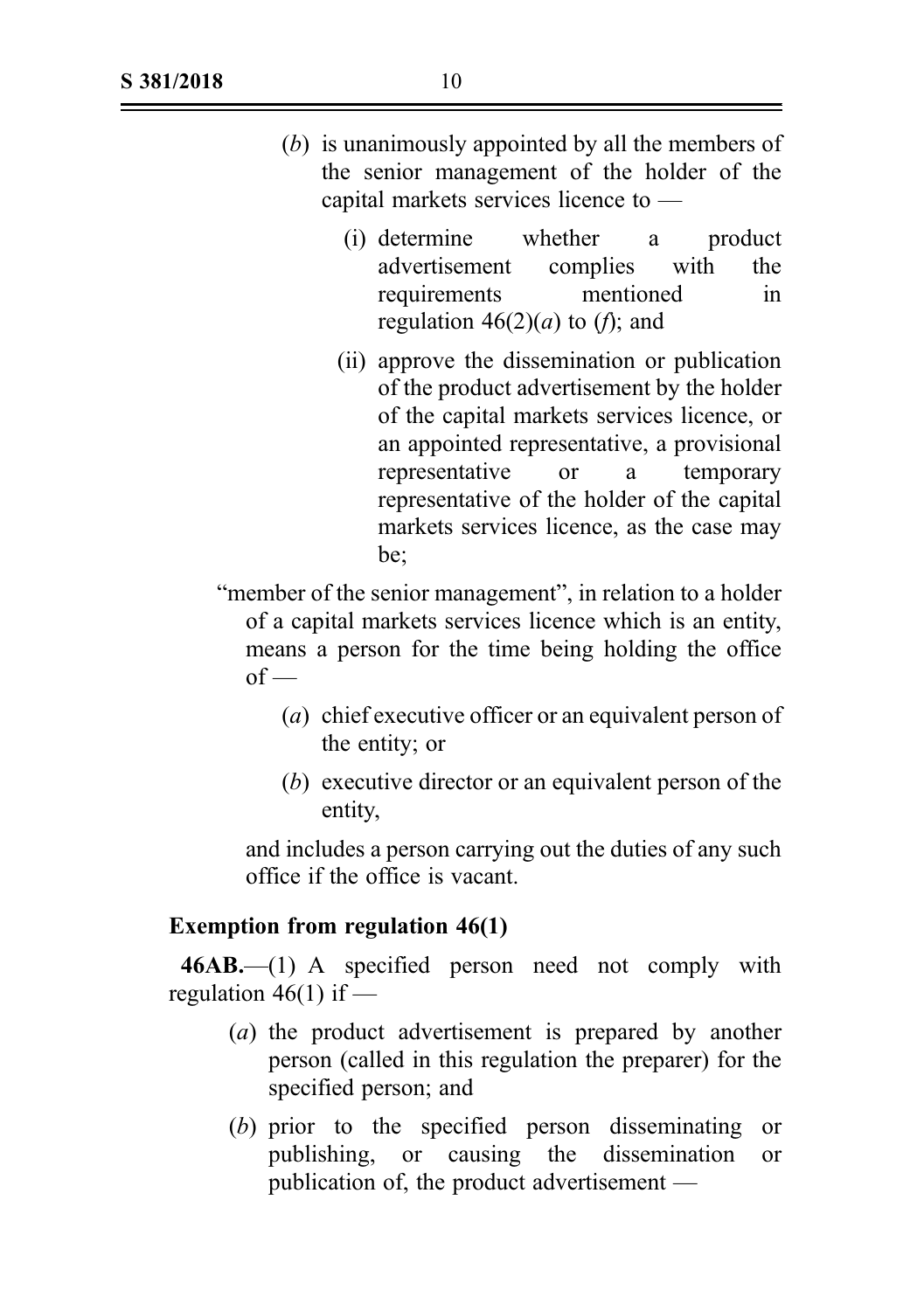- (i) the condition in paragraph (2) is satisfied; and
- (ii) the preparer notifies the specified person in writing that the condition in paragraph (2) is satisfied.
- (2) For the purpose of paragraph  $(1)(b)$ , the condition is
	- (a) where the preparer is a specified person, the preparer has complied with regulation 46(1) as if the preparer were the specified person who will disseminate or publish, or cause the dissemination or publication of, the product advertisement;
	- (b) where the preparer is a specified financial adviser, the preparer has complied with regulation 22(1) of the Financial Advisers Regulations (Cap. 110, Rg 2) as if the preparer were the specified financial adviser who will disseminate or publish, or cause the dissemination or publication of, the product advertisement; or
	- (c) where the preparer is a person other than a specified person or a specified financial adviser —
		- (i) if the product advertisement is an advertisement or a publication mentioned in section 251(8),  $273(8)$  or  $277(7)$  of the Act, the product advertisement complies with the requirements mentioned in regulation 16(1) of the Securities and Futures (Offers of Investments) (Shares and Debentures) Regulations 2005 (G.N. No. S 611/2005);
		- (ii) if the product advertisement is an advertisement or a publication mentioned in section 282L(8),  $282X(8A)$  or  $282ZB(8)$  of the Act, the product advertisement complies with the requirements mentioned in regulation 14(1) of the Securities and Futures (Offers of Investments) (Business Trusts) (No. 2) Regulations 2005 (G.N. No. S 612/2005); or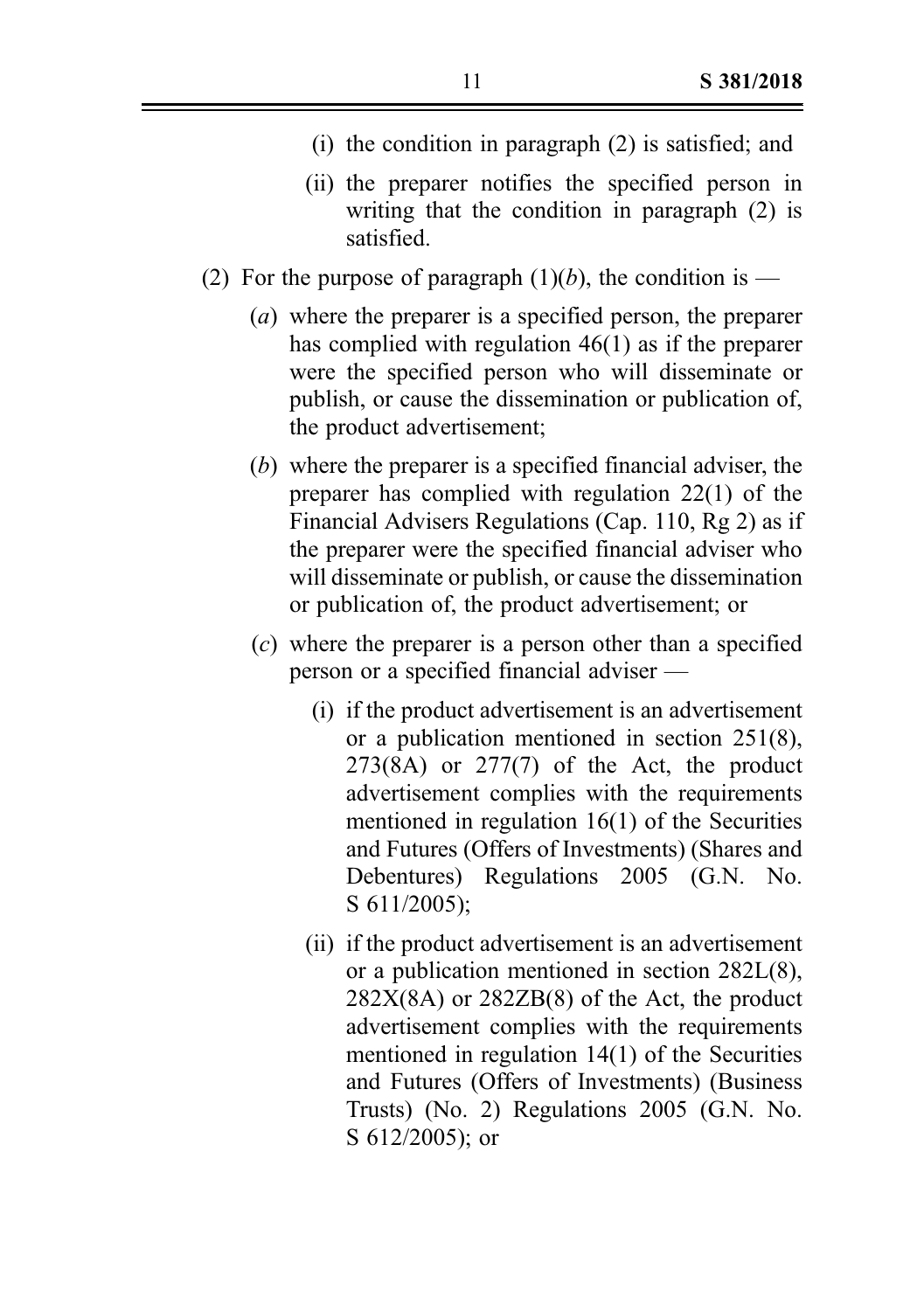(iii) if the product advertisement is an advertisement or a publication mentioned in section 300(3C), 303(3) or 305B(8) of the Act, the product advertisement complies with the requirements in regulation 21(1) of the Securities and Futures (Offers of Investments) (Collective Investment Schemes) Regulations 2005 (G.N. No. S 602/2005).

(3) In this regulation, "specified financial adviser" has the meaning under paragraph (b) of the definition of "specified financial adviser" in regulation 2(1) of the Financial Advisers Regulations.

### Maintaining records of approval

46AC.—(1) A holder of a capital markets services licence whose product advertisement is approved for the purposes of regulation  $46(2)(g)$  must keep the following records for the following periods:

- (a) where the product advertisement is approved by the senior management of the holder under regulation  $46AA(1)(a)$ , the written reasons and written approvals of all the members of the senior management mentioned in regulation  $46AA(2)(b)$ and  $(c)$ , respectively, for a period of at least 5 years after the date on which the last member of the senior management gave his written reasons and written approval;
- (b) where the product advertisement is approved by an agent of the holder under regulation  $46AA(1)(b)$  —
	- (i) the written consent of all the members of the senior management of the holder to the appointment of the agent;
	- (ii) the written reasons of the agent mentioned in regulation  $46AA(3)(b)$ ; and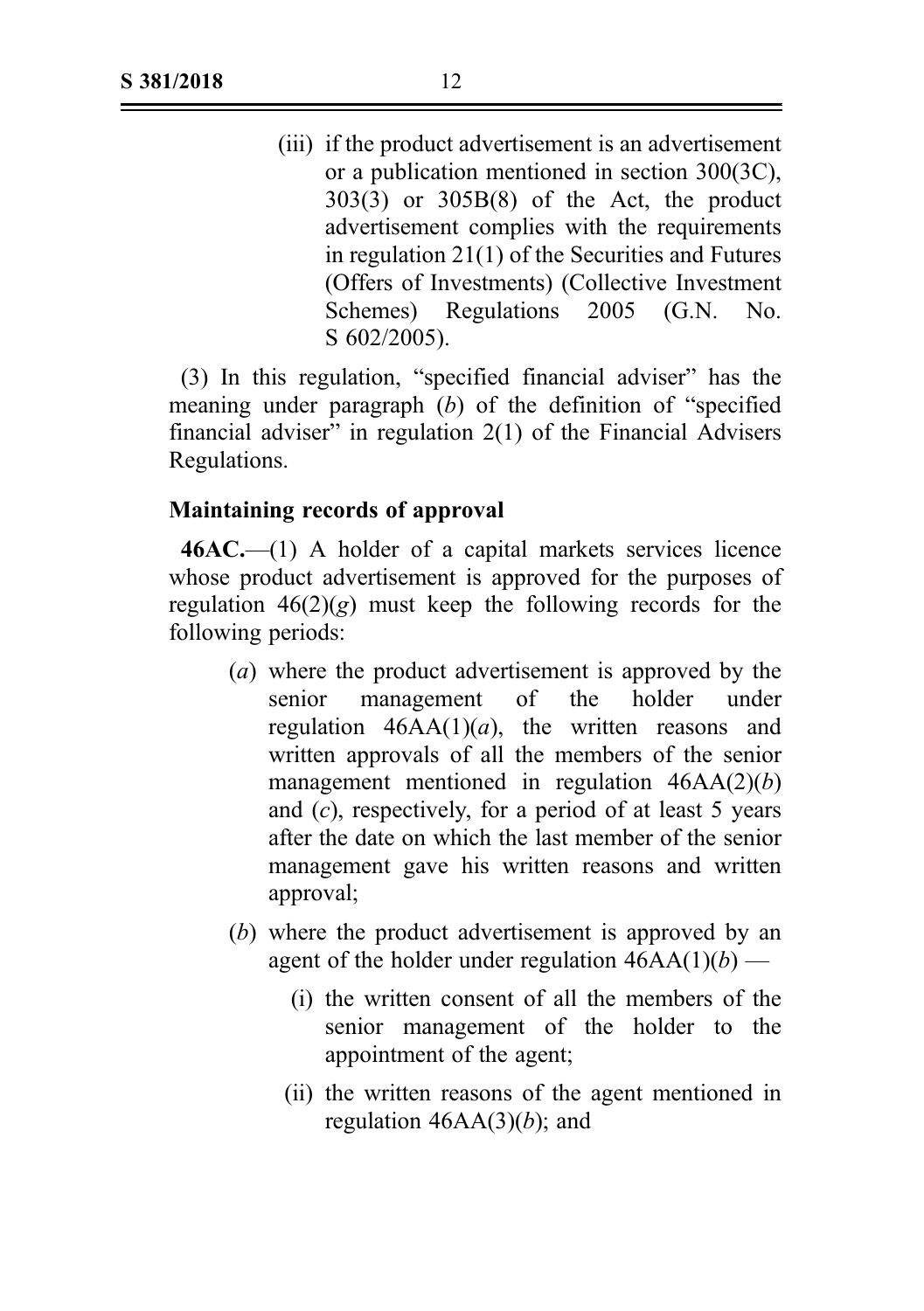(iii) the written approval of the agent mentioned in regulation  $46AA(3)(c)$ ,

for a period of at least 5 years after the date on which the agent gave his written reasons and written approval to the holder under regulation  $46AA(3)(c)$ ;

- (c) where the product advertisement is approved by a committee of the holder under regulation  $46AA(1)(c)$  —
	- (i) the written consent of all the members of the senior management of the holder to the appointment of the committee;
	- (ii) the written reasons of all the members of the committee mentioned in regulation  $46AA(4)(b)$ ; and
	- (iii) the written approval of all the members of the committee mentioned in regulation  $46AA(4)(c)$ ,

for a period of at least 5 years after the date on which the last member of the committee gave his written reasons and written approval to the holder under regulation  $46AA(4)(c)$ .

(2) Where a holder of a capital markets services licence is exempt from regulation 46(1) under regulation 46AB(1) (read with regulation  $46AB(2)(a)$ , paragraph (1) (read with regulation 46AA) applies to the preparer mentioned in regulation  $46AB(2)(a)$  except that any reference to the holder of the capital markets services licence is read as a reference to the preparer.

## Advertisement other than product advertisement

 $46AD$ ,—(1) A specified person must not, whether through or in collaboration with another person —

(*a*) disseminate or publish any non-product advertisement on or after 10 December 2018; or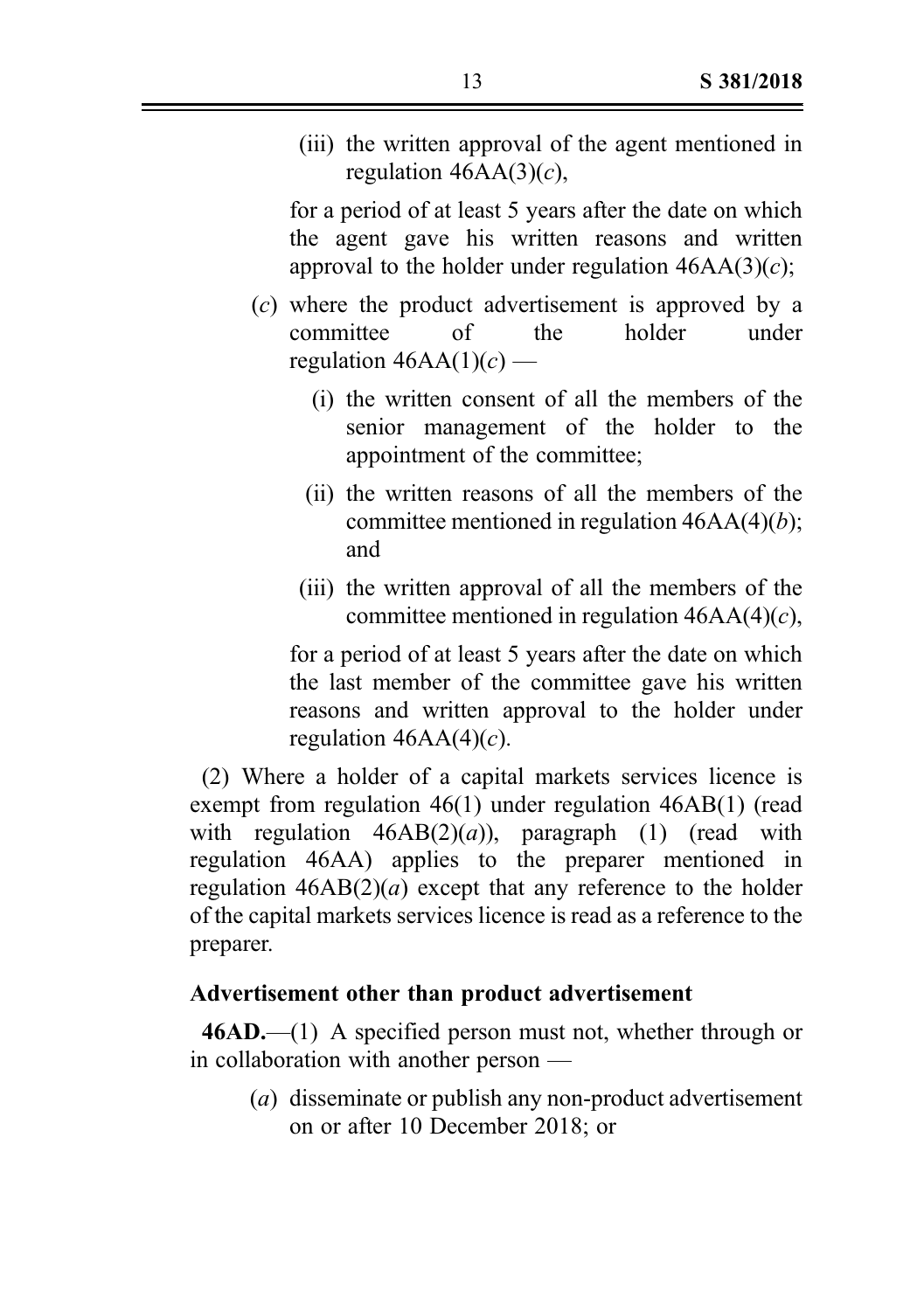(b) cause to be disseminated or published any non‑product advertisement on or after 10 December 2018,

unless the non‑product advertisement complies with the requirements mentioned in paragraph (2).

- (2) For the purposes of paragraph  $(1)$ , the requirements are
	- (*a*) the non-product advertisement is not false or misleading;
	- (b) the non‑product advertisement does not contain any statement to the effect that any report, analysis or other service will be furnished free or without charge, unless such report, analysis or service is in fact or will in fact be furnished in its entirety without any condition or obligation; and
	- (c) the non‑product advertisement does not contain any exaggerated statement which is calculated to exploit an individual's lack of experience and knowledge.

(3) In this regulation, "non‑product advertisement" means an advertisement, other than a product advertisement, that is in respect of the provision of any product or service that is regulated by the Act.".

## Amendment of regulation 54

4. Regulation 54(1) of the principal Regulations is amended by inserting, immediately after "46", ", 46AA, 46AB, 46AC, 46AD".

## Amendment of regulation 54A

5. Regulation 54A(1) of the principal Regulations is amended by inserting, immediately after "46", ", 46AA, 46AB, 46AC, 46AD".

## Amendment of regulation 55

6. Regulation 55 of the principal Regulations is amended by deleting "46" and substituting the words "46(1), 46AC(1) or (2),  $46AD(1)$ ".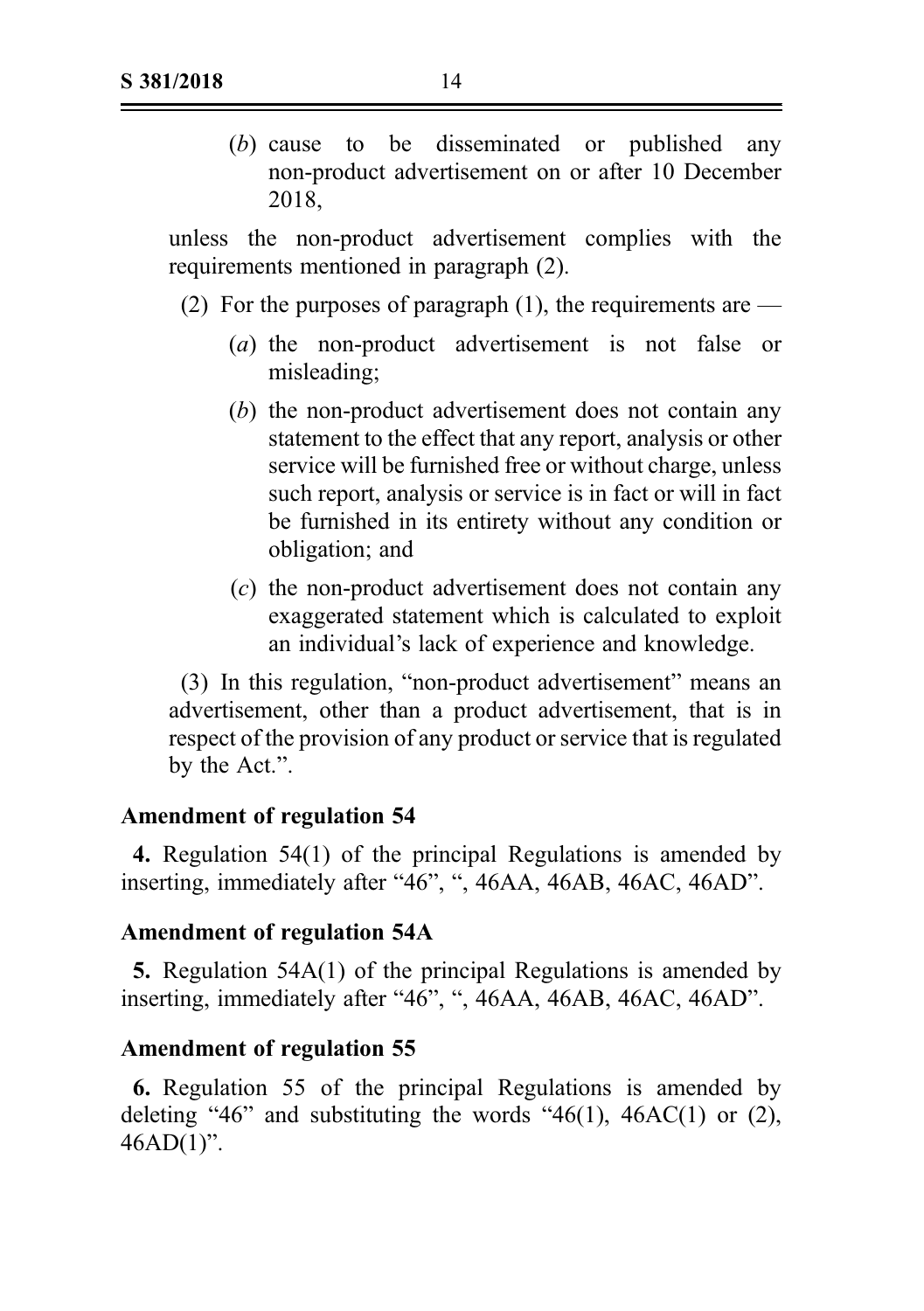## New Fourth Schedule

7. The principal Regulations are amended by inserting, immediately after the Third Schedule, the following Schedule:

### "FOURTH SCHEDULE

Regulation  $46(3)$  to  $(6)$ 

#### PRODUCT ADVERTISEMENT

1. For the purposes of regulation 46(3), each of the following product advertisements is false or misleading:

- (a) a product advertisement that omits any material information and as a result of which, the product advertisement or any part of the product advertisement is false or misleading;
- (b) a product advertisement that contains a false or misleading statement;
- (c) a product advertisement that contains information that cannot be justified based on the facts known to the person who disseminated or published the product advertisement, or caused the product advertisement to be disseminated or published;
- (d) a product advertisement that contains any information, in text or otherwise, that is inaccurate or inconsistent with the nature or risks of the capital markets products to which it relates;
- (e) a product advertisement that contains any exaggerated statement which is calculated to exploit an individual's lack of experience and knowledge;
- (f) a product advertisement that contains information which is inconsistent with any information provided by the issuer of the capital markets products (to which the product advertisement relates) to the person who disseminated or published the product advertisement, or caused the product advertisement to be disseminated or published;
- (g) a product advertisement that contains or refers to any graph, chart, formula or other device and represents directly or indirectly, that —
	- (i) the graph, chart, formula or device (as the case may be) can, in and of itself, be used to determine which capital markets products to buy or sell, or when to buy or sell capital markets products; or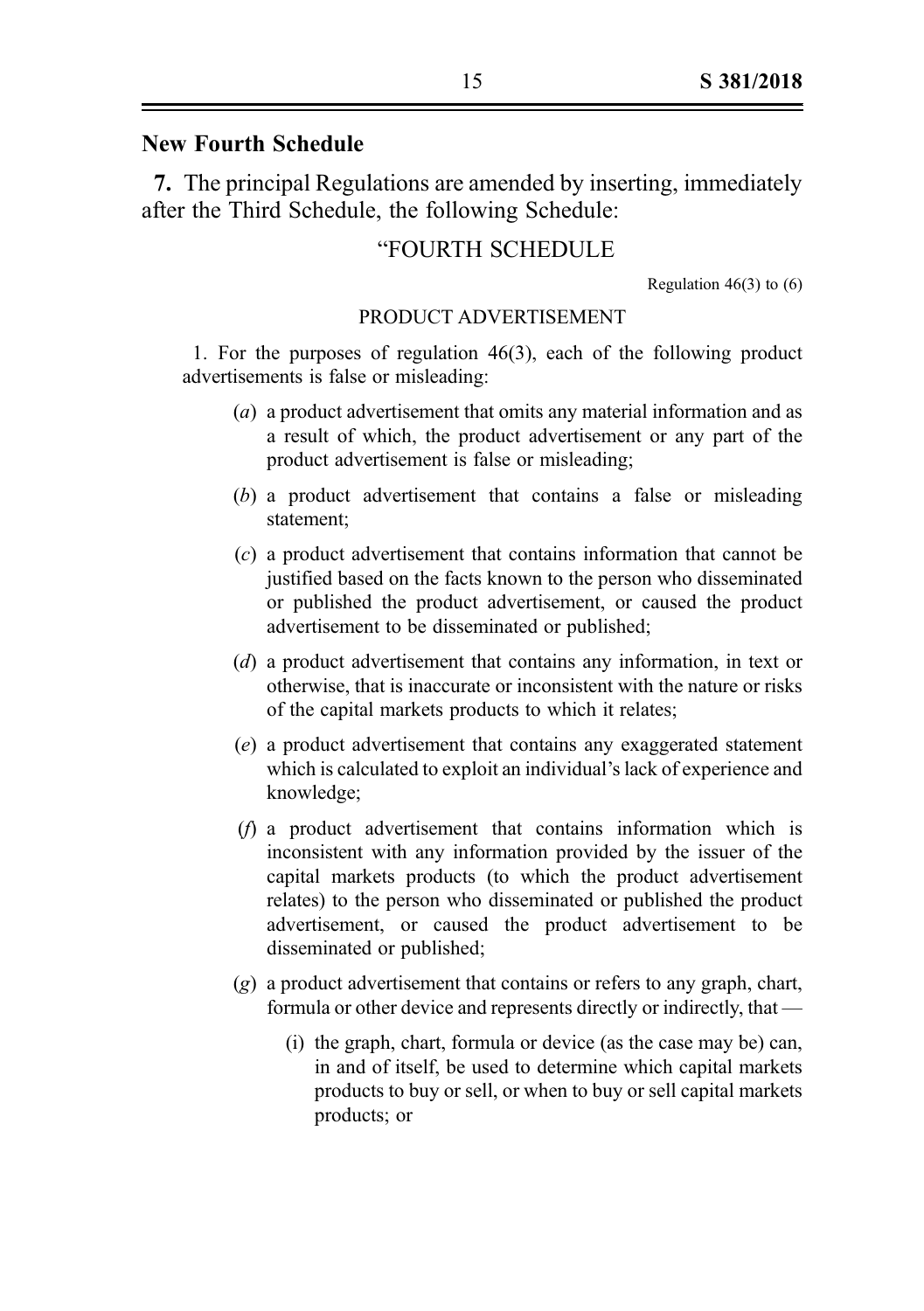(ii) the graph, chart, formula or device (as the case may be) will assist any person in deciding which capital markets products to buy or sell, or when to buy or sell capital markets products,

but does not prominently disclose the limitations, and difficulties in respect of the use, of the graph, chart, formula or device, as the case may be;

(h) a product advertisement that contains any statement to the effect that any report, analysis or other service will be furnished free or without charge, and such report, analysis or service is not in fact or will not in fact be furnished in its entirety without any condition or obligation.

2. For the purposes of regulation 46(4), each of the following product advertisements does not provide a fair and balanced view of the capital markets products to which it relates:

- (a) a product advertisement that contains a statement on any return of the principal sum invested in the capital markets products to which the product advertisement relates, or benefit of holding those capital markets products, but —
	- (i) does not provide an unbiased description of risks associated with the capital markets products; or
	- (ii) does not give a proportionate level of prominence to any warning, disclaimer or qualification which is disclosed in relation to that statement;
- (b) an advertisement that is in respect of any capital markets products that is structured with the objective of returning the full principal sum invested in the capital markets products to a holder of the capital markets products upon the maturity of the capital markets products, but where the return of the full principal sum invested in the capital markets products at maturity is not unconditionally guaranteed, and the product advertisement does not contain a statement which clearly highlights the fact that the return of the full principal sum invested in the capital markets products at maturity is not unconditionally guaranteed;
- (c) a product advertisement that contains a representation that the return of all or a part of the principal sum invested in the capital markets products to which the product advertisement relates, or that the rate of return on the capital markets products is guaranteed,  $but -$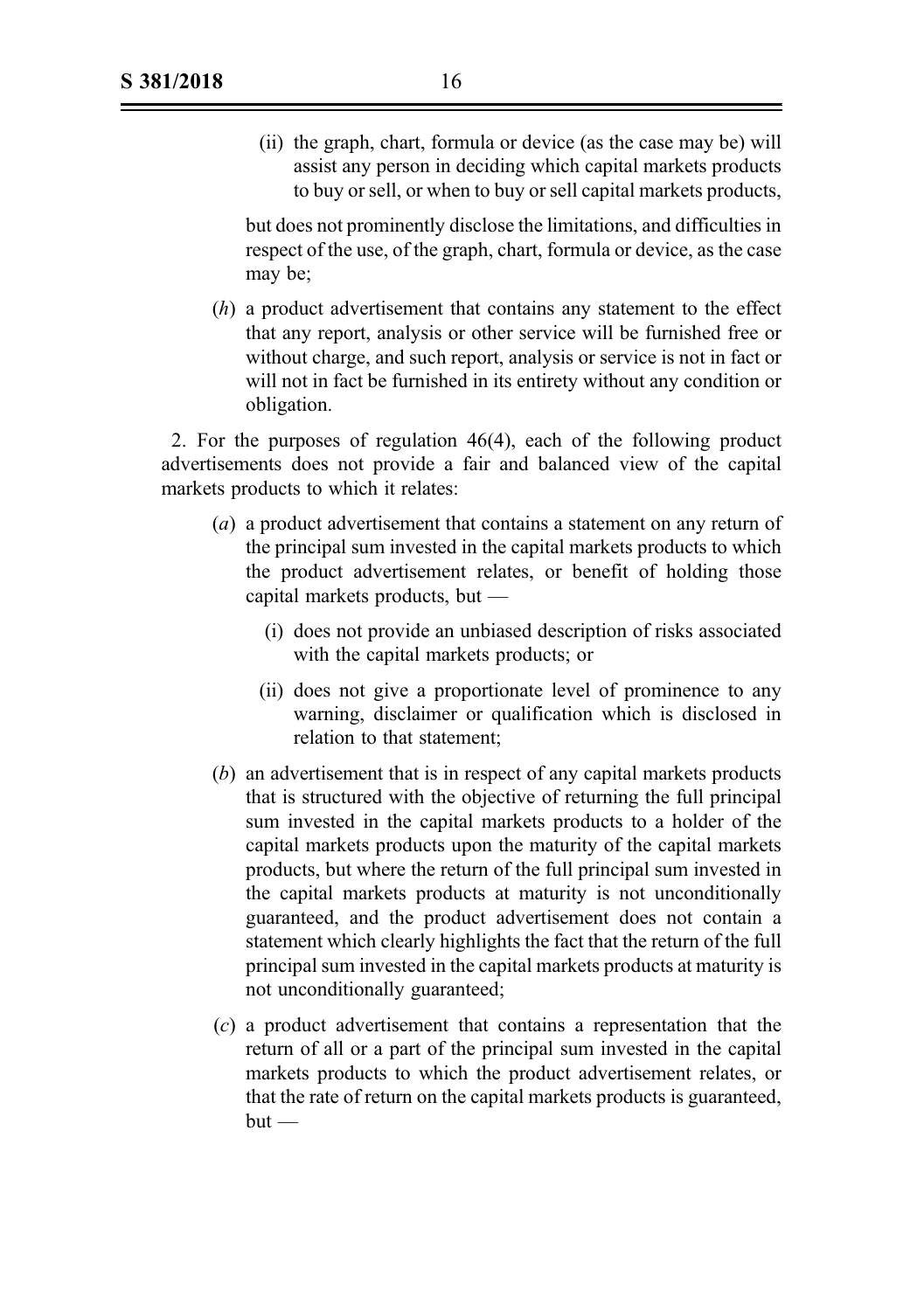- (i) does not state the name of the guarantor; or
- (ii) does not contain a statement that clearly highlights that while there is a guarantor who guarantees the return of all or a part of the principal sum invested in the capital markets products, or the rate of return on the capital markets products, there is no assurance that the guarantor will be able to fulfil its obligations under such guarantee;
- (d) a product advertisement that contains historical information on the capital markets products to which the product advertisement relates, but does not contain a statement that the information presented is historical information and that the past performance of the capital markets products is not indicative of its future performance;
- (e) a product advertisement that gives the impression that an investor can profit from investing in the capital markets products without any risk;
- (f) a product advertisement that suggests that the nature of the capital markets products is, or is comparable to, a deposit;
- (g) an advertisement that is in respect of any capital markets products of which the return of the principal sum invested in the capital markets products or the rate of return on the capital markets products is not guaranteed, but suggests that any of the following risks is low or nil:
	- (i) the risk of the holder of the capital markets products losing the holder's principal sum invested;
	- (ii) the risk of the holder of the capital markets products not achieving the stated, targeted or expected rate of return of the holder's principal sum invested.

3. For the purposes of regulation 46(5), each of the following product advertisements does not present information in a clear manner:

- (a) a product advertisement that presents information (including information in footnotes) in a manner that is not easily understood by —
	- (i) in a case where the product advertisement states the class of persons for whom the product advertisement is intended, a reasonable person belonging to that class of persons; and
	- (ii) in any other case, a reasonable person who may rely on the product advertisement;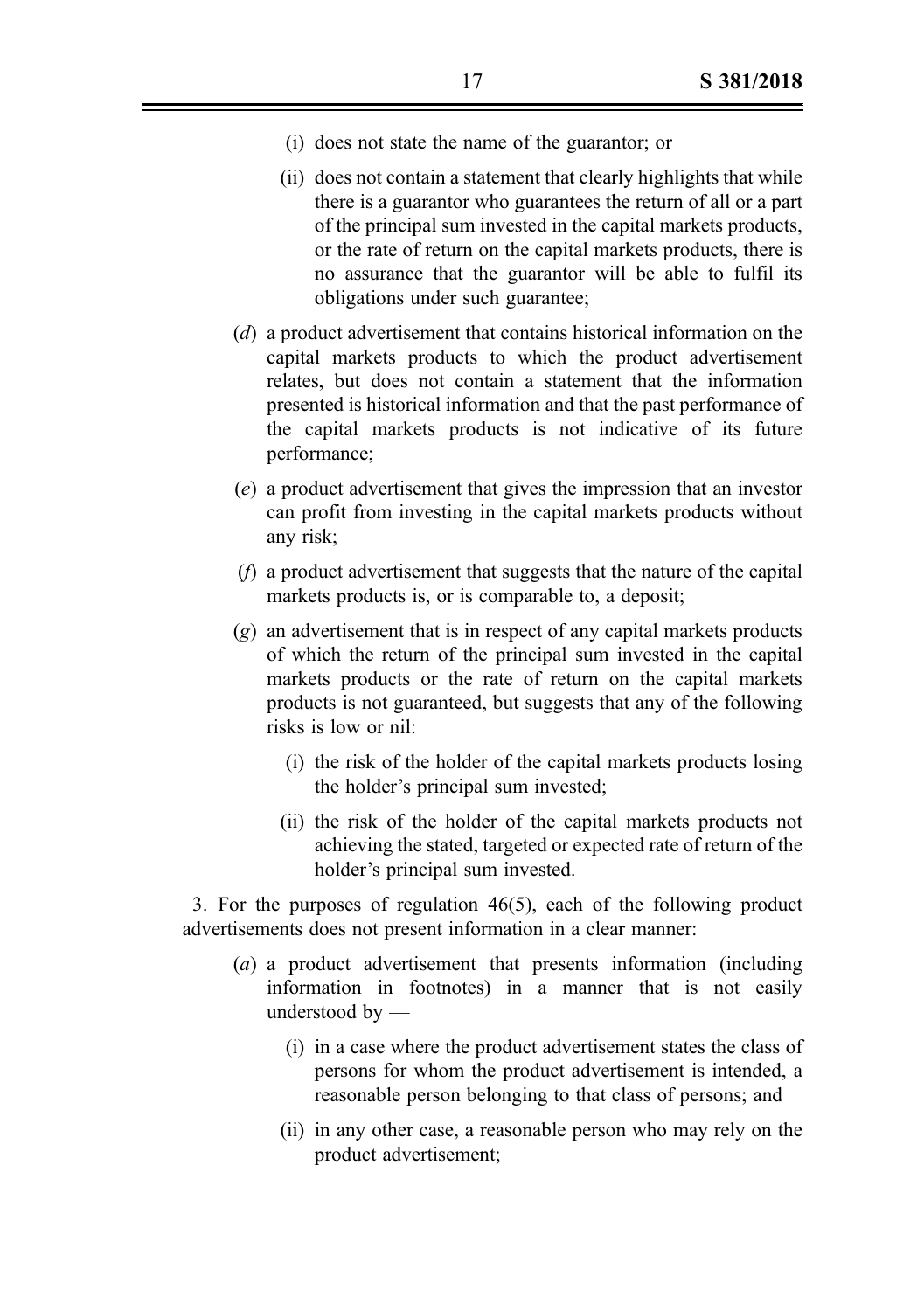- (b) a product advertisement that contains any jargon or technical term, but does not define or explain such jargon or term in a manner that is easily understood by —
	- (i) in a case where the product advertisement states the class of persons for whom the product advertisement is intended, a reasonable person belonging to that class of persons; and
	- (ii) in any other case, a reasonable person who may rely on the product advertisement.

4. For the purposes of regulation 46(6), each of the following product advertisements is not clearly legible:

- (a) a product advertisement that appears in any document in written or printed form, including any newspaper, periodical, magazine or letter, which —
	- (i) presents information in a font size that is smaller than 10‑point Times New Roman, or any other standard font type that is visually equivalent to that font size; or
	- (ii) presents information in any footnote in a font size that is smaller than —
		- (A) where the font size of the word or statement to which the footnote relates is or is smaller than 20‑point Times New Roman or any other standard font type that is visually equivalent to that font size  $-10$ -point Times New Roman or any other standard font type that is visually equivalent to that font size;
		- (B) where the font size of the word or statement to which the footnote relates is larger than 20‑point Times New Roman or any other standard font type that is visually equivalent to that font size but smaller than 29‑point Times New Roman or any other standard font type that is visually equivalent to that font size — half the font size of that word or statement; or
		- (C) where the font size of the word or statement to which the footnote relates is or is larger than 29‑point Times New Roman or any other standard font type that is visually equivalent to that font size — 14‑point Times New Roman or any other standard font type that is visually equivalent to that font size;